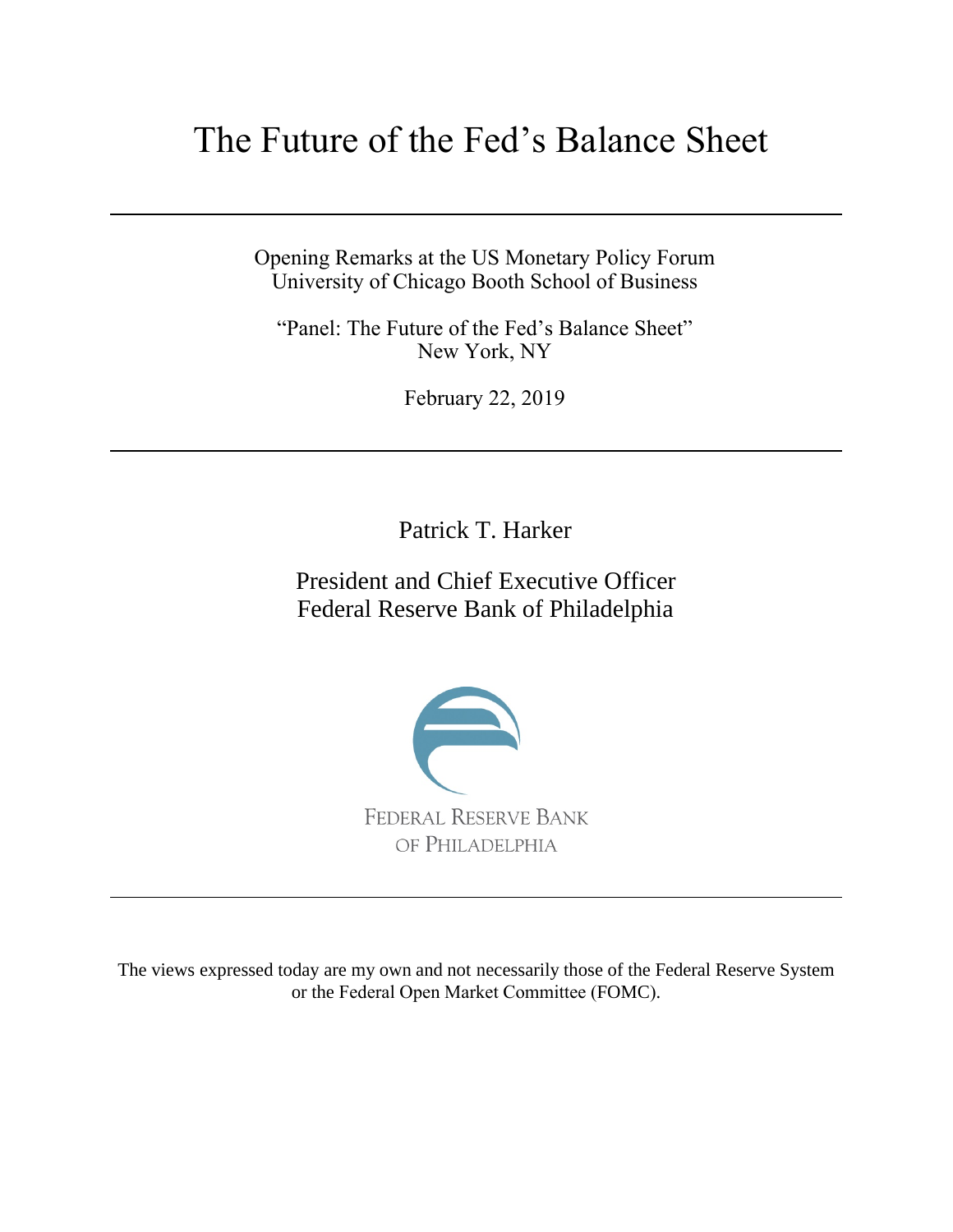### **The Future of the Fed's Balance Sheet**

Opening Remarks at the US Monetary Policy Forum University of Chicago Booth School of Business

"Panel: The Future of the Fed's Balance Sheet" New York, NY

February 22, 2019

Patrick T. Harker President and CEO Federal Reserve Bank of Philadelphia

## **Welcome and Introductions**

Good afternoon and welcome. It's a pleasure to be moderating this discussion of a subject that's gathered interest and commentary from a vast array of outlets: the Federal Reserve's balance sheet and what the future holds.

I'm joined today by my colleague Jim Bullard, president and CEO of the Federal Reserve Bank of St. Louis; Lisa Emsbo-Mattingly, director of research in the Global Asset Allocation group at Fidelity Investments; and another colleague, Governor Randy Quarles of the Federal Reserve's Board of Governors. Everyone here is familiar with our panelists, and their bios are in front of you, so I'll skip the customary recitation of their CVs — which are obviously as long as they are impressive, and I think we'd all rather spend that time hearing what they have to say.

Before I start, I'll issue the standard Fed disclaimer that the views expressed today are mine alone and do not necessarily reflect those of anyone else in the Federal Reserve System something that my colleagues and I may well demonstrate in a few minutes. I will, however, speak on their behalf to say that the disclaimer extends to all of us, to spare them having to repeat it.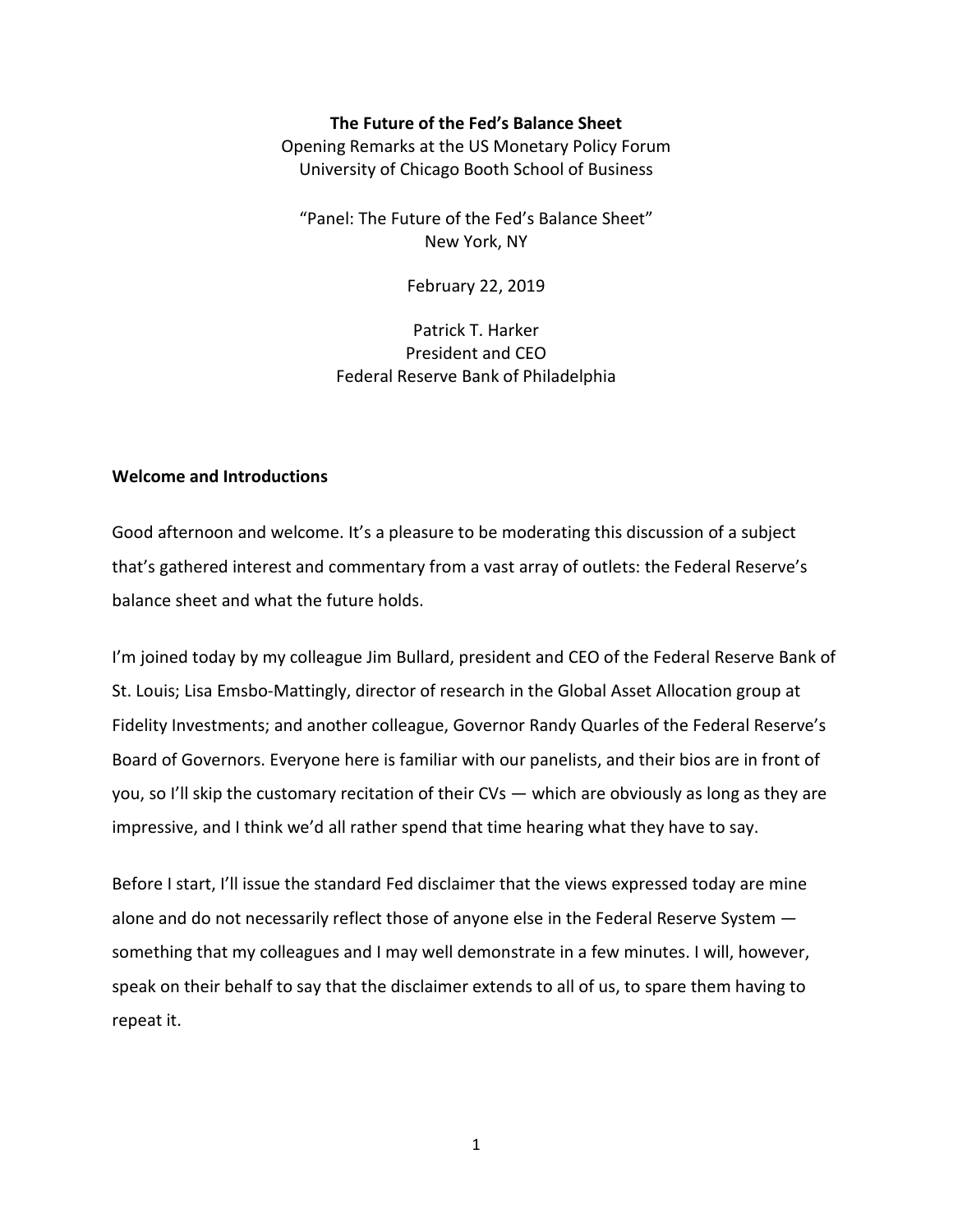#### **The Fed's Balance Sheet — A Brief History and Where Things Stand Today**

Before I ask the first question, I'd like to start by putting the subject of the discussion in context, with a quick reminder of the present state of the balance sheet and its recent history.

In October of 2017, we started the normalization process by decreasing the reinvestment of principal payments from our Treasury and MBS securities. Since then, we've reduced our securities holdings by close to half a trillion dollars.

The aggregate level of reserves currently stands at roughly \$1.6 trillion. That's \$600 billion less than when we started unwinding, because reserves decline both with asset redemptions and the growth of other liabilities, such as currency. Overall, the current level of reserves is \$1.2 trillion less than the peak of \$2.8 trillion, back in 2014.

We noted at the time that the unwinding would be essentially on autopilot and spectacularly boring — though we were clear about our intent to keep an eye on things.

As that process has unfolded, and aggregate reserves have declined, we're coming to a more interesting juncture. And so, in recognition of the beginning of the end, last November we resumed our discussions of the Committee's plans to implement monetary policy over the longer run.

Staff from across the Federal Reserve System presented excellent work on an array of options.

After careful consideration, we agreed that the current implementation framework has served us very well. Our administered rates have proven effective at controlling short-term interest rates. This allows us to continue using changes in the target range of the fed funds rate as the primary means of adjusting the stance of monetary policy. In January, therefore, we communicated our intention to maintain an "ample supply of reserves," that ensures control over the federal funds rate via our administered rates, without necessitating active management of the supply of reserves.

2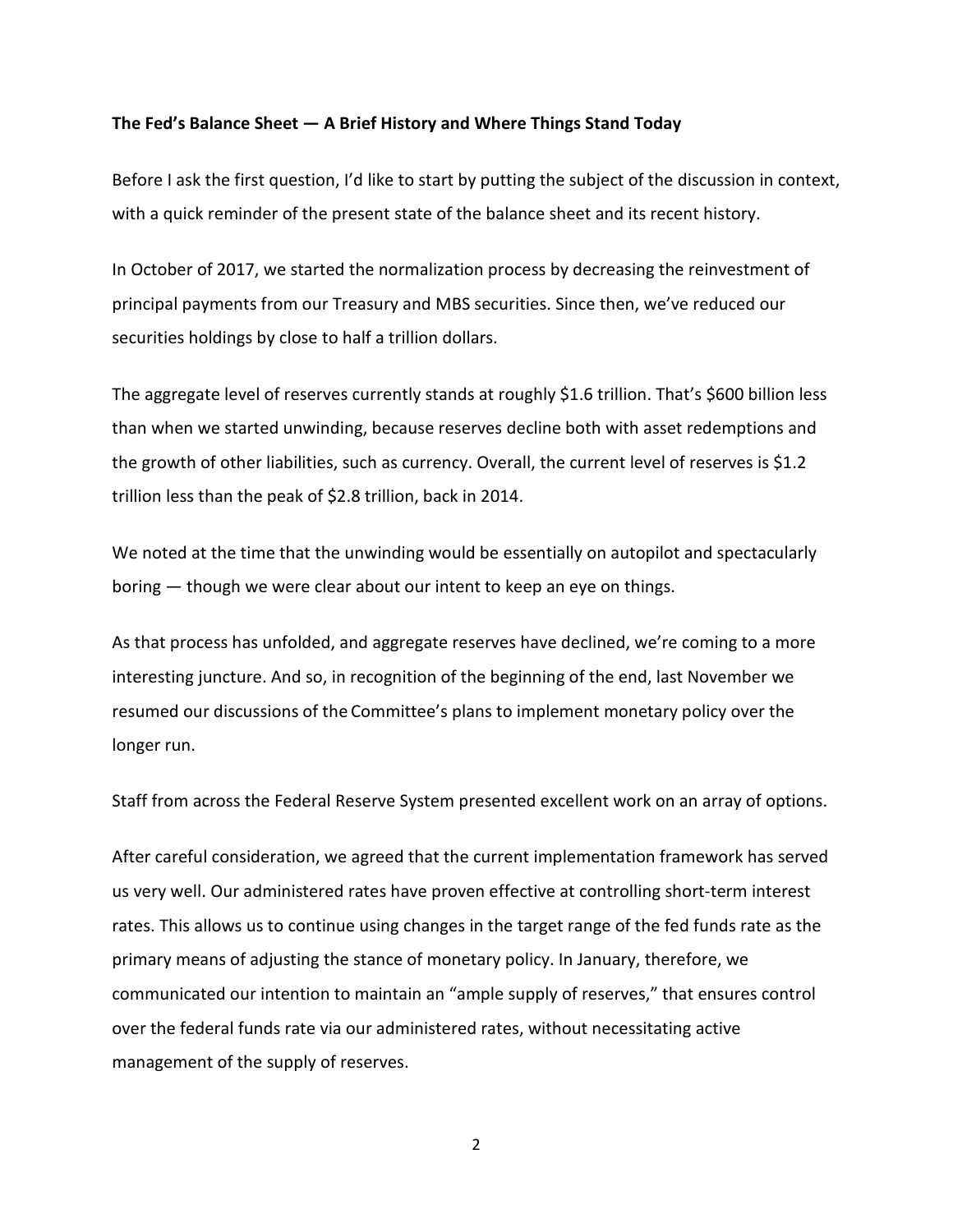## **Transition to the Long-Run Framework**

So we stand today knowing what we want the long-run framework to look like, knowing that we are getting closer every day, and knowing that we are not that far from the efficient level of reserves. We have therefore started discussing our transition plans to the long-run implementation framework, and will continue to do that in future meetings.

In my view, a key issue is that we only have estimates of the demand for reserves, and we certainly don't have the luxury of a tensile test  $-$  breaking points in engineering and monetary policy are very different animals.

It is my own view that we should approach the end of normalization with caution. Based on work by my staff, I have proposed that we can substantially slow the decline in reserves by ending the reduction in asset holdings later this year; reserves would then diminish at a very gradual pace, reflecting the trend growth of other Federal Reserve liabilities.<sup>[1](#page-3-0)</sup>

A slow and steady approach is not only the safer option, it's one that will reduce uncertainty about the evolution of the balance sheet. It is also firmly in line with the FOMC's stated objective to proceed in a "gradual and predictable manner."

## **Questions for the Panel**

 $\overline{a}$ 

Back when we started the normalization journey, I promised that it would be the policy equivalent of watching paint dry — and it certainly was, for over a year. Yet despite laying out a gradual, predictable path, and communicating that path with regularity, the recent interest in the subject makes me wonder if I've underestimated the allure of dried paint.

So I would like to start by asking our panelists: Given that the reduction in asset holdings was announced well in advance, and given that it proceeded smoothly in the background as promised, why is it that balance sheet policy has suddenly leapt to the front page?

<span id="page-3-0"></span> $1$  I would like to thank Roc Armenter for his research and insight.